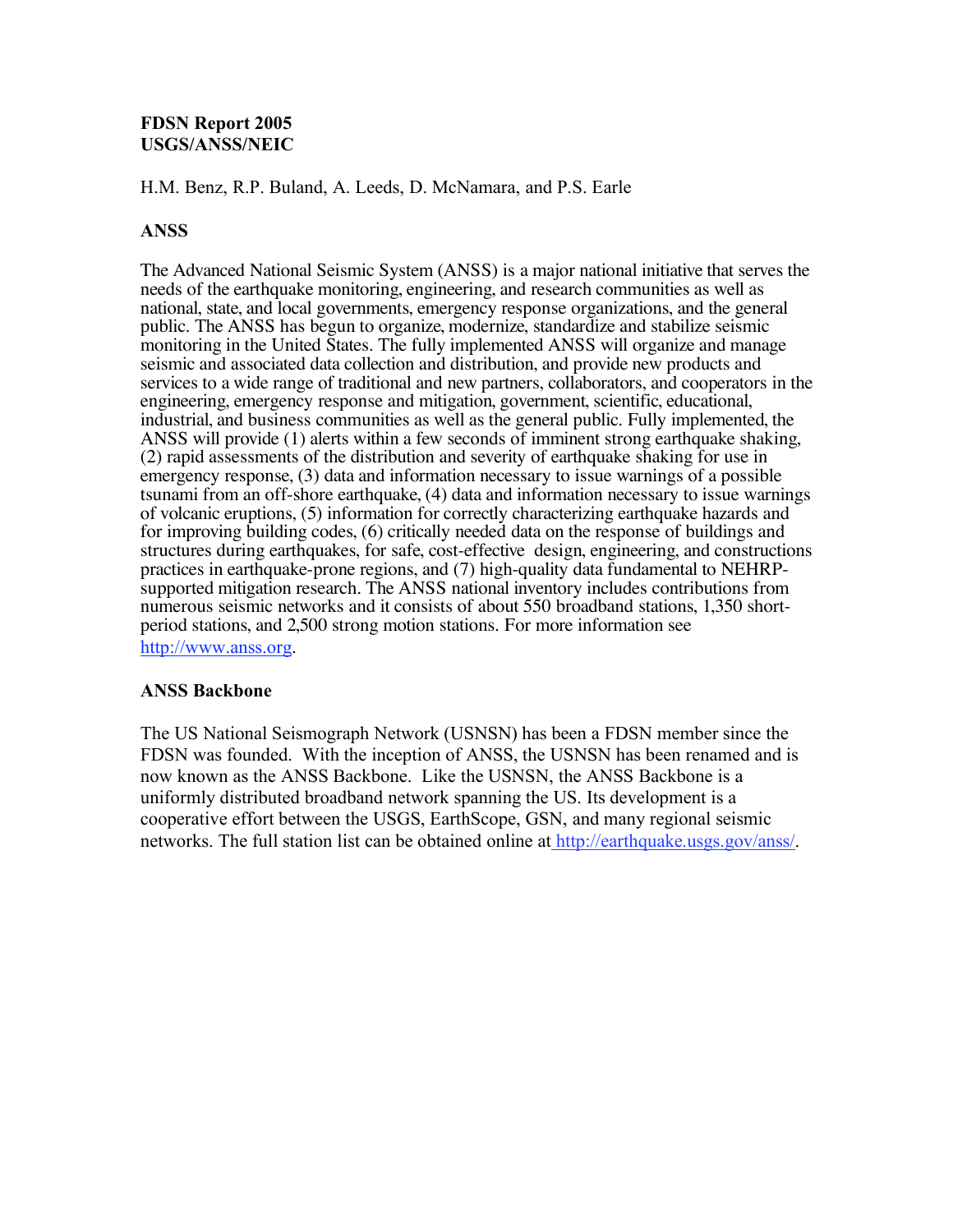Recently installed stations

| <b>Station</b>       | Location             | Code        | Lat   | Lon       | Program          |
|----------------------|----------------------|-------------|-------|-----------|------------------|
| <b>NORTH</b>         |                      |             |       |           |                  |
| <b>AMERICA</b>       |                      |             |       |           |                  |
| Amarillo             | Texas, U.S.A.        | <b>AMTX</b> | 35.18 | $-101.87$ | USGS/UT          |
| <b>Blue Mountain</b> |                      |             |       |           |                  |
| Observatory          | Oregon, U.S.A.       | <b>BMO</b>  | 44.85 | $-117.31$ | <b>USGS</b>      |
| Corbin               | Virginia, U.S.A.     | <b>CBN</b>  | 38.3  | -77.47    | <b>USGS</b>      |
| Dagmar               | Montana, U.S.A.      | <b>DGMT</b> | 48.58 | $-104.20$ | USGS/MBMG        |
| Erie                 | Pennsylvania, U.S.A. | <b>ERPA</b> | 42.13 | $-80.09$  | <b>USGS</b>      |
| Hull Mountain        | Oregon, U.S.A.       | <b>HUMO</b> | 42.61 | $-122.96$ | USGS/BDSN        |
| Konza Praire         | Kansas, U.S.A.       | KSU1        | 39.10 | $-96.61$  | <b>USGS/KSU</b>  |
| Lasa                 | Montana, U.S.A.      | LAO         | 46.69 | $-106.22$ | <b>USGS/MBMG</b> |
| Lakeview Retreat     | Alabama, U.S.A.      | <b>LRAL</b> | 33.03 | $-87.00$  | USGS/AGS         |
| Cornudas Mountain    | Texas, U.S.A.        | <b>MNTX</b> | 31.70 | $-105.38$ | USGS/UT          |
| Sabine Forest        | Texas, U.S.A.        | <b>NATX</b> | 31.53 | $-93.88$  | USGS/UT          |
| Sewanee              | Tennessee, U.S.A.    | <b>SWET</b> | 35.22 | $-85.93$  | <b>USGS/CERI</b> |
| Tazewell             | Tennessee, U.S.A.    | <b>TZTN</b> | 36.60 | $-83.72$  | <b>USGS/CERI</b> |

CERI-Center for Earthquake Research and Information, University of Memphis MBMG-Montana Bureau of Mines and Geology KSU-Kansas State University UT-Unversity of Texas

2006-2007 targeted

Improvments to existing ANSS Backbone stations continue in partnership with Earthscope. These upgrades include vault improvements and sensor upgrades. In addition, the Albuquerque Seismological Lab will be installing 13 new Backbone stations during the fiscal year as part of this effort.

# **NEIC**

The National Earthquake Information Center component of ANSS acquires data from foreign broadband stations in near-real-time. In all, the NEIC automatically acquires over 2000 data channels with an aggregate data volume of about 2.5 Gbyte/day. Of this data, about 860 Mbytes/day are archived (two copies each) onto optical storage (an aggregate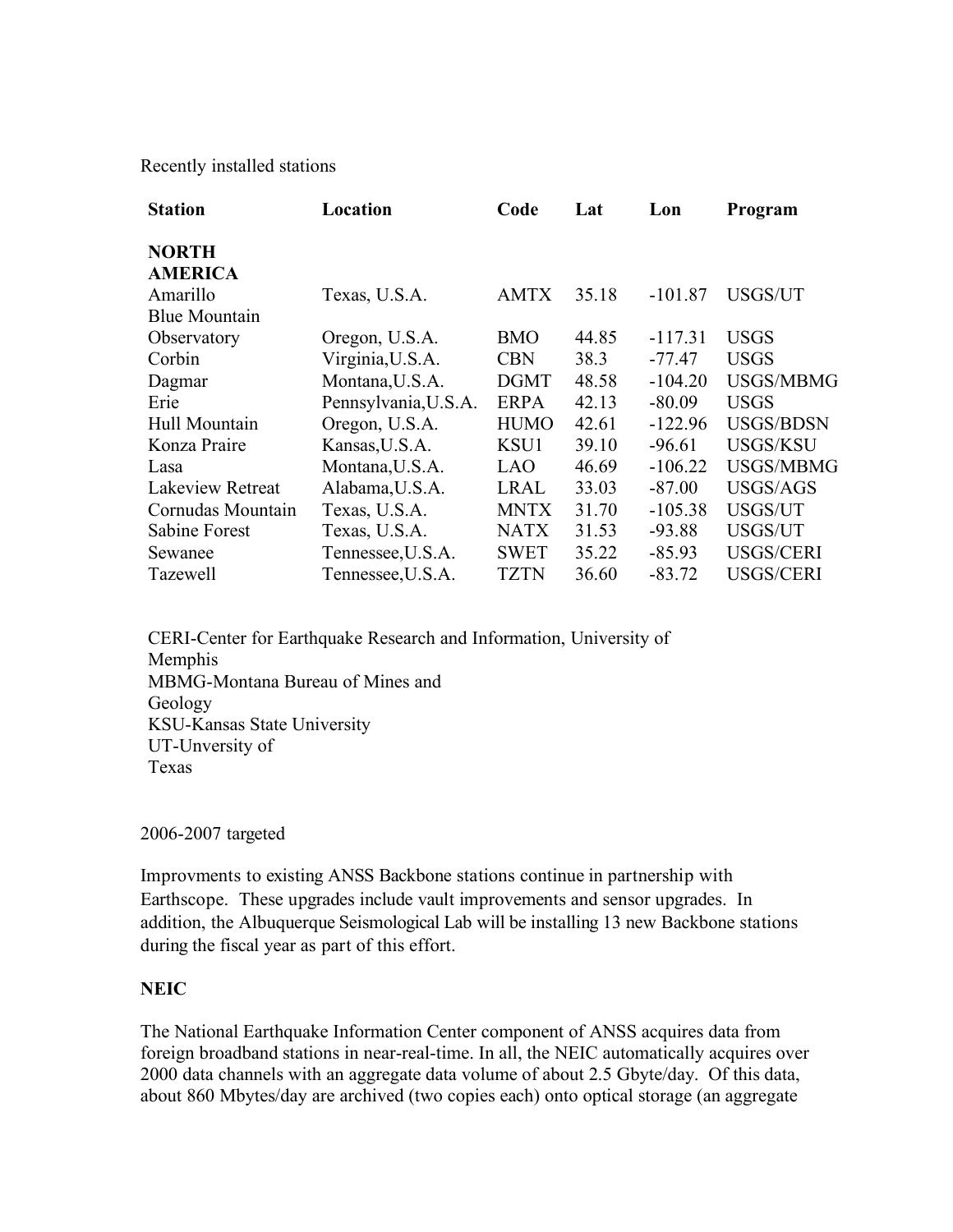of nearly 4 Tbytes to date). At the same time, the NEIC distributes data to the research community via an AutoDRM ( $\frac{\text{autodrm}(a) \text{usgs.gov}}{\text{ausps}}$ ) and the IRIS DMC. Real-time data is provided to ten Regional Seismic Networks including the Pacific and Alaska Tsunami Warning Centers, to augment regional and teleseismic monitoring.

Yearly, the NEIC component of ANSS collects, processes, and provides about 870 Gbytes of high quality raw (ANSS Backbone) and derived seismic data to the seismological community, locates more than 20,000 seismic events, and generates more than 1,400 seismic alarms. Additionally, data from three stations is provided continuously in real-time to the National Data Center (NDC) for nuclear test ban monitoring purposes.

The NEIC is in transition to become the interim ANSS National Operation Center. The core of this transition is the development of a new real-time location and alert system known as Hydra. The system is being implemented in several phases. The first phase, just going into production, provides NEIC with faster alarms, improved automatic event locations, and sophisticated interactive review capabilities. Phase two, scheduled for completion in late 2006, will incorporates the NEIC catalog function and new processing algorithms (e.g., centroid moment tensor capability). For more information on the goals of the upgrade, see the *Technical Guidelines for the Implementation of an Advanced National Seismic System, V. 1.0* online at http://earthquake.usgs.gov/anss .

# **Improving Earthquake and Tsunami Warning for the Caribbean Sea, Gulf of Mexico, and the Atlantic Coast**

The USGS will deploy nine new seismic stations to support US efforts to improve tsunami warnings in the Atlantic and Caribbean region. Installation of the new seismic stations will be a collaborative effort involving member institutions of the Middle America Seismograph Consortium (MIDAS) including: the United States Geological Survey (USGS), the Puerto Rico Seismic Network (PRSN), Seismic Research Unit of the University of the West Indies, The Jamaican Seismic Network, The Departamento de Fisica, Universidad Nacional Autonoma de Honduras, Instituto de Geociencias,Universidad de Panama and other institutions in the region.

USGS Geologic Hazards Team has initiated procurements for all of the equipment necessary to deploy the Caribbean stations. Each of the nine stations will have the following major pieces of equipment:

| Datalogger:                  | Quanterra Q330HR with Baler                              |
|------------------------------|----------------------------------------------------------|
| <b>Broadband Sensor:</b>     | Streckeisen STS-2 Low gain Seismometer                   |
| <b>Strong-motion Sensor:</b> | Episensor ES-T Force Balance Accelerometer               |
| Power System:                |                                                          |
| Primary:                     | 1000-2000 Watt Photovoltaic Solar Panel system with a    |
|                              | bank of 5-10 deep-cycle, 24V, 60-100 amp-hour batteries, |
|                              | and a generator.                                         |